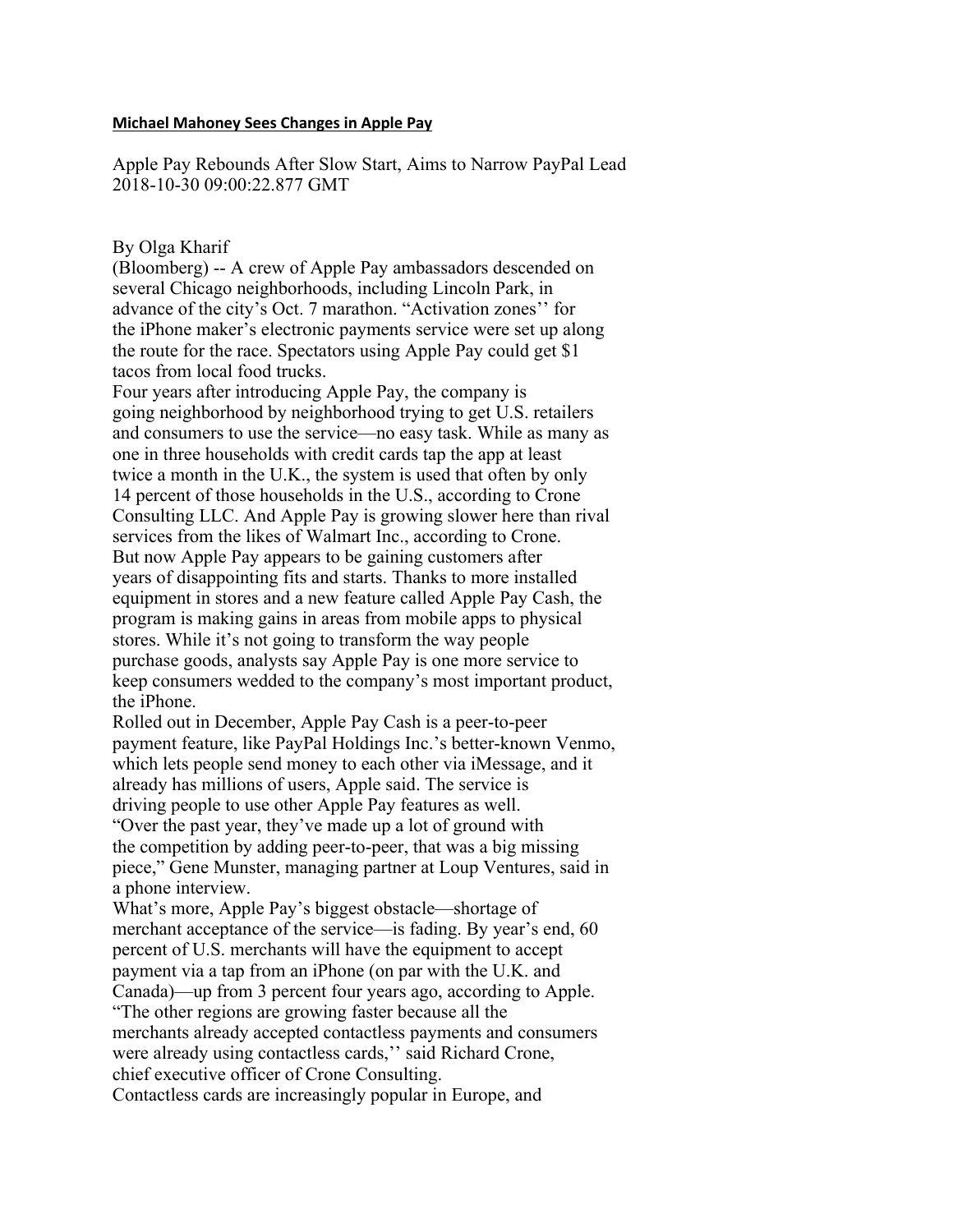constitute a new competitor for in-store payments. They are often called dual-interface plastic credit and debit cards, which can be tapped to pay at checkout. These cards are rolling out en masse this fall, and could strike consumers as the latest, shiny thing—a cooler, newer technology than Apple Pay, said Tom Poole, senior vice president at Capital One Financial Corp.

"Consumers have moved on," Poole said. "And when we move on, we are looking for the next big thing."

Poole said he sees the greatest opportunity for Apple Pay with more acceptance from e-commerce sites. That said, in the U.K., where Apple Pay is having much more success than in the U.S., dual-interface cards have made it easier for consumers to adapt to the idea of tapping their phones at checkouts. Many U.S. stores still report that Apple Pay accounts for a small percentage of transactions. For example, just from 5 percent to 10 percent of customers use the service at Pret A Manger on Third Avenue in New York, according to manager Braulio Sanchez, and many only if they've forgotten a debit or credit card.

"It's basically the same thing as using a card," Sanchez said. "If you have the card with you, why not" swipe it, he asked.

Apple has been trying to attract users to its service by introducing more capabilities than debit or credit cards. Duke University, the University of Oklahoma and the University of Alabama this month began letting students use the service with their iPhones or Apple Watches as a form of identification to gain access to the library, dorms and events, and to pay for snacks, laundry and dinners around campus. Apple Pay is also used at almost 50 major sports stadiums and arenas. At a recent Los Angeles Football Club soccer match, the service was used for more than half of all transactions, the company said. Apple has also continued to integrate loyalty and transit cards into its digital wallet.

Still, Apple's biggest opportunity in the U.S. may be to slice into PayPal's digital turf. That's where shopping is moving: The number of mobile app transactions using Apple Pay is growing much faster than in-store commerce.

"When it started, you'd tap and physically cause a purchase to be made," Michael Mahoney, senior managing director at Falcon Point Capital, which invests in wireless communications companies, said. "The whole world of mobile commerce has so much shifted to everything being done on the phone and shipped to you. My kids don't even think of going to the store. Apple Pay has morphed along with that change in behavior." Apple Pay already is used by hundreds of thousands of websites and in 85 of the top 100 global e-commerce apps. In the